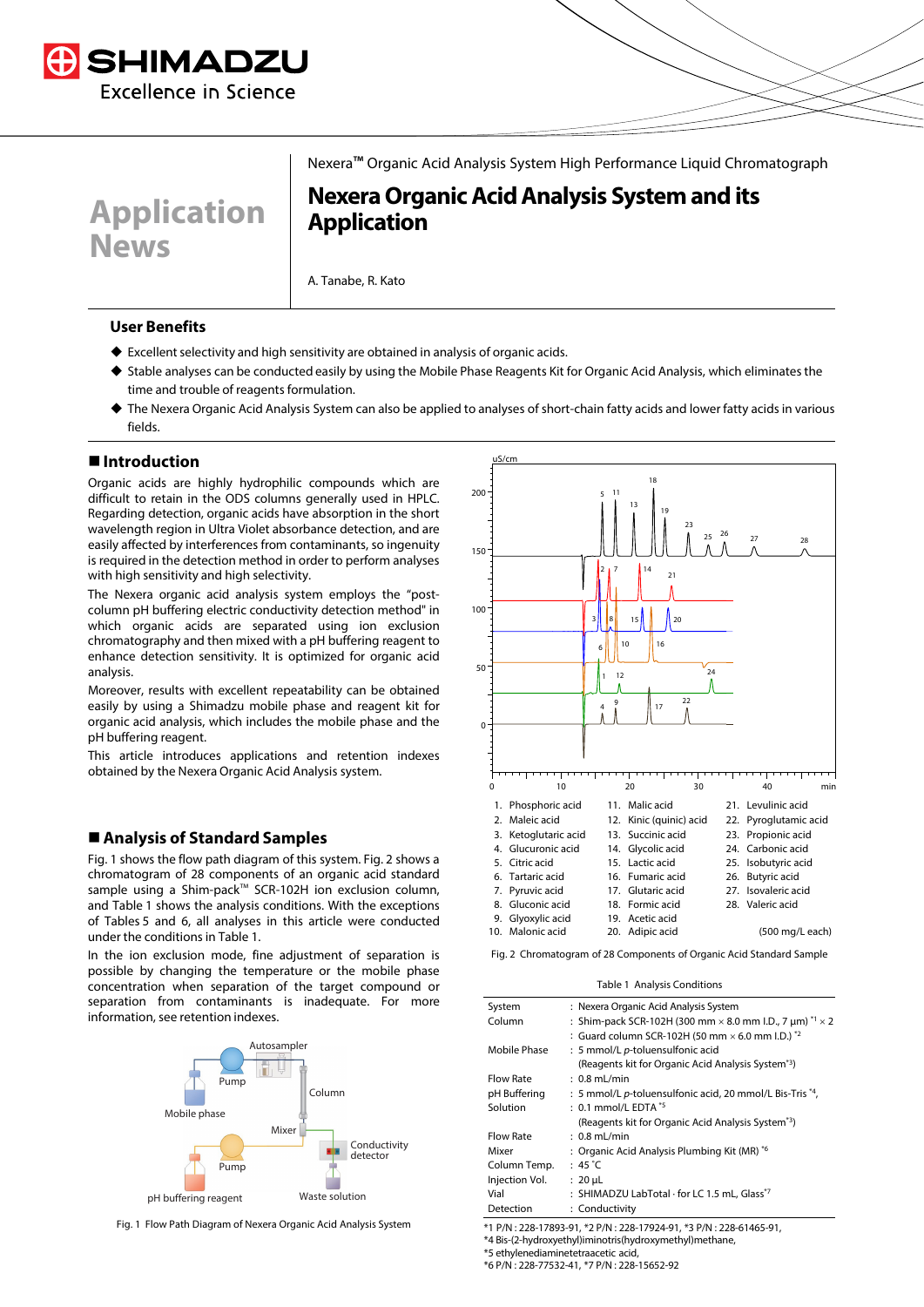# **Repeatability**

Fig. 3 shows the chromatogram of 10 components of organic acid standard sample (10 mg/L each), and Table 2 shows the repeatability of the retention times and area values for 6 repeated analyses.



Fig. 3 Chromatogram of 10 Components of Organic Acid Standard Sample

| Table 2 Retention Times and Area Repeatability of 10 Components of Organic |  |
|----------------------------------------------------------------------------|--|
| Acid Standard Sample (10 mg/L, n=6)                                        |  |

|                     | Average<br><b>Retention time</b><br>(min) | Retention<br>time (%RSD) | Average<br>Area | Area<br>(%RSD) |
|---------------------|-------------------------------------------|--------------------------|-----------------|----------------|
| Citric acid         | 16.10                                     | 0.013                    | 13974           | 0.74           |
| Malic acid          | 18.01                                     | 0.015                    | 14940           | 0.68           |
| Succinic acid       | 20.70                                     | 0.011                    | 13220           | 0.62           |
| Formic acid         | 23.57                                     | 0.015                    | 20161           | 0.43           |
| Acetic acid         | 25.24                                     | 0.013                    | 12773           | 0.68           |
| Propionic acid      | 28.67                                     | 0.016                    | 9167            | 0.43           |
| Isobutyric acid     | 31.61                                     | 0.027                    | 5277            | 0.85           |
| <b>Butyric acid</b> | 33.97                                     | 0.017                    | 7066            | 0.88           |
| Isovaleric acid     | 38.36                                     | 0.030                    | 5650            | 0.94           |
| Valeric acid        | 45.78                                     | 0.063                    | 5172            | 0.90           |

## **Lower Limit of Quantification**

Table 3 shows the S/N ratio of each organic acid component calculated from the peak heights and noise values in Fig. 3, together with the lower limit of quantification (LOQ) calculated as the concentration at which S/N ratio was 10.

Table 3 S/N Ratios and Lower Limit of Quantification for 10 Components of Organic Acid Standard Sample (10 mg/L Each)

|                     | S/N  | LOQ (mg/L) |
|---------------------|------|------------|
| Citric acid         | 179  | 0.56       |
| Malic acid          | 189  | 0.54       |
| Succinic acid       | 148  | 0.69       |
| Formic acid         | 226  | 0.44       |
| Acetic acid         | 130  | 0.79       |
| Propionic acid      | 79.8 | 1.27       |
| Isobutyric acid     | 37.5 | 2.70       |
| <b>Butyric acid</b> | 48.1 | 2.09       |
| Isovaleric acid     | 31.7 | 3.04       |
| Valeric acid        | 24.4 | 3.96       |

# **Coefficient of Determination**

Table 4 and Fig. 4 show the calibration curves and coefficients of determination of the 10 components of the organic acid standard sample in the concentration range of 5 to 1000 mg/L. Satisfactory linearity was obtained, as the coefficient of determination was 0.9999 or higher in all cases.

| Table 4 Calibration Curve Range and Coefficient of Determination of |
|---------------------------------------------------------------------|
| 10 Components of Organic Acid Standard Sample                       |

|                     | <b>Calibration Curve Range</b><br>(mq/L) | <b>Contribution Rate</b><br>$(r^2)$ |
|---------------------|------------------------------------------|-------------------------------------|
| Citric acid         | $5 - 1000$                               | 0.99997                             |
| Malic acid          |                                          | 0.99997                             |
| Succinic acid       |                                          | 0.99993                             |
| Formic acid         |                                          | 0.99998                             |
| Acetic acid         |                                          | 0.99998                             |
| Propionic acid      |                                          | 0.99998                             |
| Isobutyric acid     |                                          | 0.99999                             |
| <b>Butyric acid</b> |                                          | 0.99999                             |
| Isovaleric acid     | 0.99999                                  |                                     |
| Valeric acid        |                                          | 0.99999                             |



Fig. 4 Calibration Curves of 10 Components of Organic Acid Standard Sample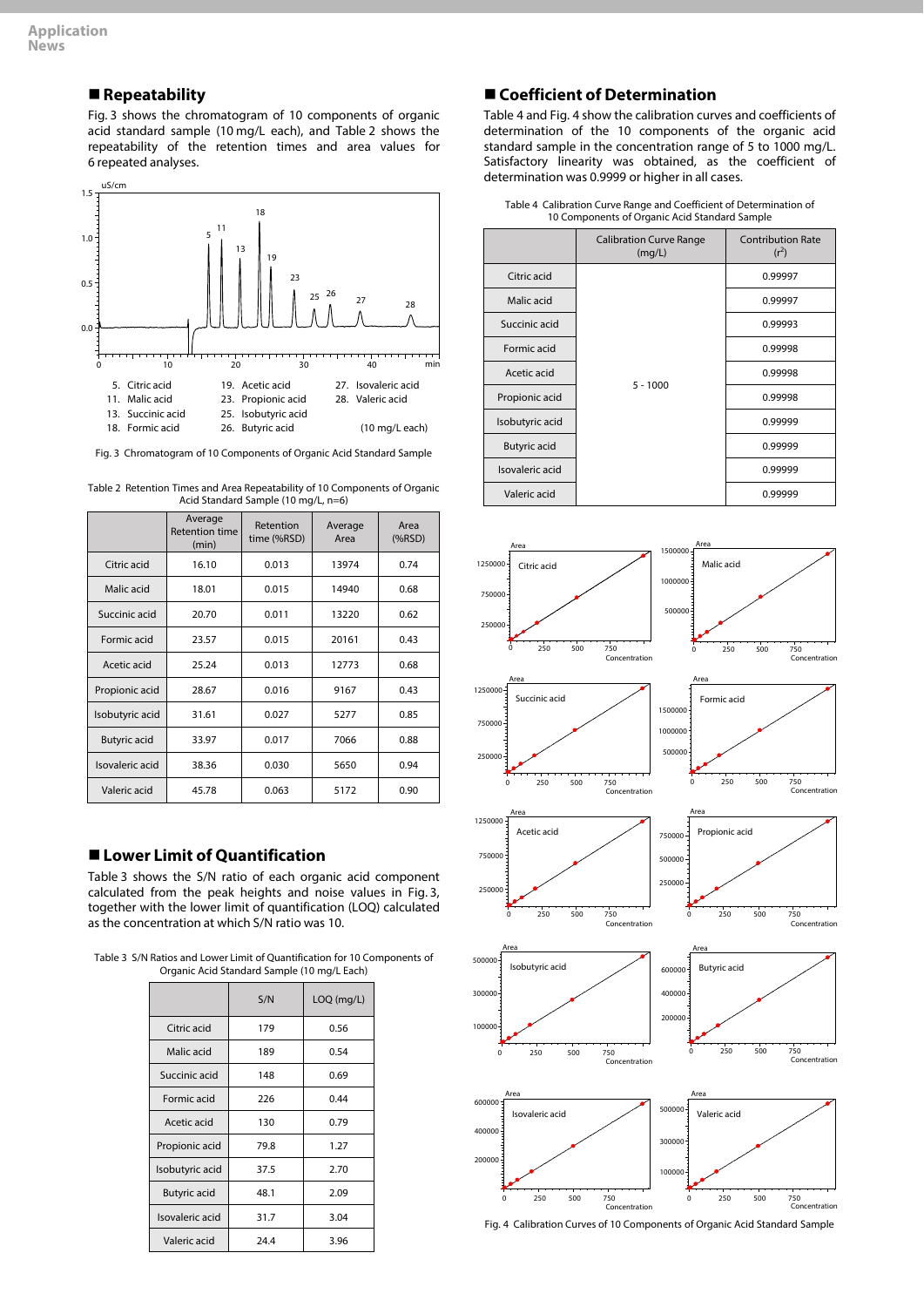# **Applications**

### • **Analysis of Orange Juice**

Orange juice (100 % fruit juice) was diluted 10 times with ultrapure water and filtered with a 0.45 μm membrane filter. Fig. 5 shows the chromatogram.



### • **Analysis of Coffee**

Coffee (Arabica variety) was diluted 5 times with ultrapure water and filtered with a 0.45 μm membrane filter. Fig. 7 shows the chromatogram.



#### • **Analysis of Apple Juice**

Apple juice (100 % fruit juice) was diluted 10 times with ultrapure water and filtered with a 0.45 μm membrane filter. Fig. 6 shows the chromatogram.



Fig. 6 Chromatogram of Apple Juice

#### • **Analysis of Beer**

Canned beer was shaken to remove the carbonic acid, and diluted 10 times with ultrapure water, followed by filtration with a 0.45 μm membrane filter. Fig. 8 shows the chromatogram.



Fig. 8 Chromatogram of Beer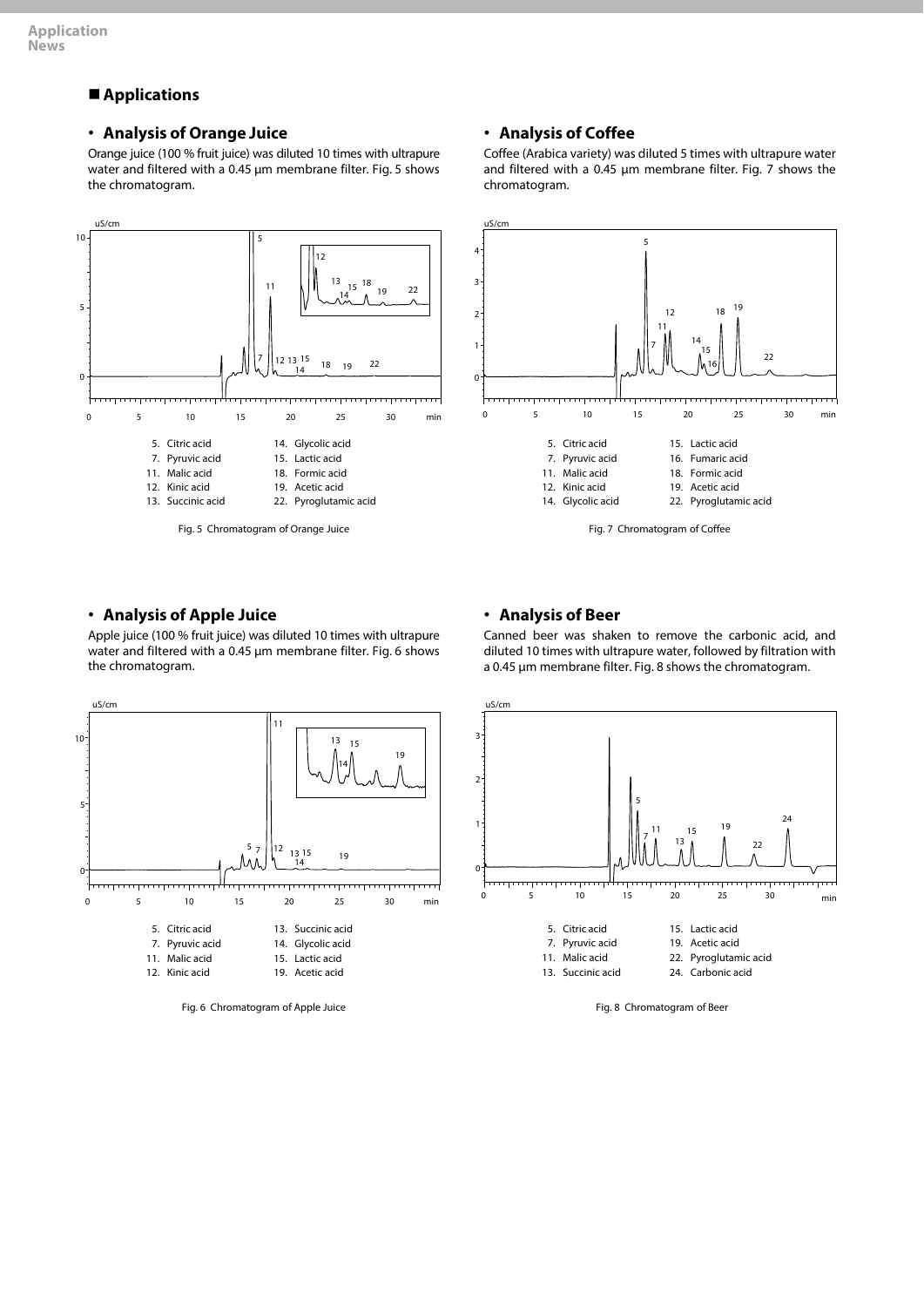# • **Analysis of Balsamic Vinegar**

Balsamic vinegar was diluted 10 times with ultrapure water, followed by filtration with a 0.45 μm membrane filter. Fig. 9 shows the chromatogram.

# • **Analysis of Blueberries**

The blueberry sample was prepared for analysis by lightly crushing 8.6 g of frozen blueberries, followed by addition of 5 mL of ultrapure water and homogenizing for 2 min. The sample was then centrifugally separated (14000 rpm, 5 min), after which the supernatant was filtered with a 0.45 μm membrane filter and analyzed. Fig. 11 shows the chromatogram.



### • **Analysis of Chili Pepper Sauce**

Chili pepper sauce was diluted 10 times with ultrapure water, followed by filtration with a 0.45 μm membrane filter. Fig. 10 shows the chromatogram.



Fig. 10 Chromatogram of Chili Pepper Sauce



#### • **Analysis of Spinach**

The spinach sample was prepared for analysis by shredding 3.4 g of frozen spinach, followed by addition of 5 mL of ultrapure water and homogenizing for 2 min. The sample was then centrifugally separated (14000 rpm, 5 min), after which the supernatant was filtered with a 0.45 μm membrane filter and analyzed. Fig. 12 shows the chromatogram.



Fig. 12 Chromatogram of Spinach Extract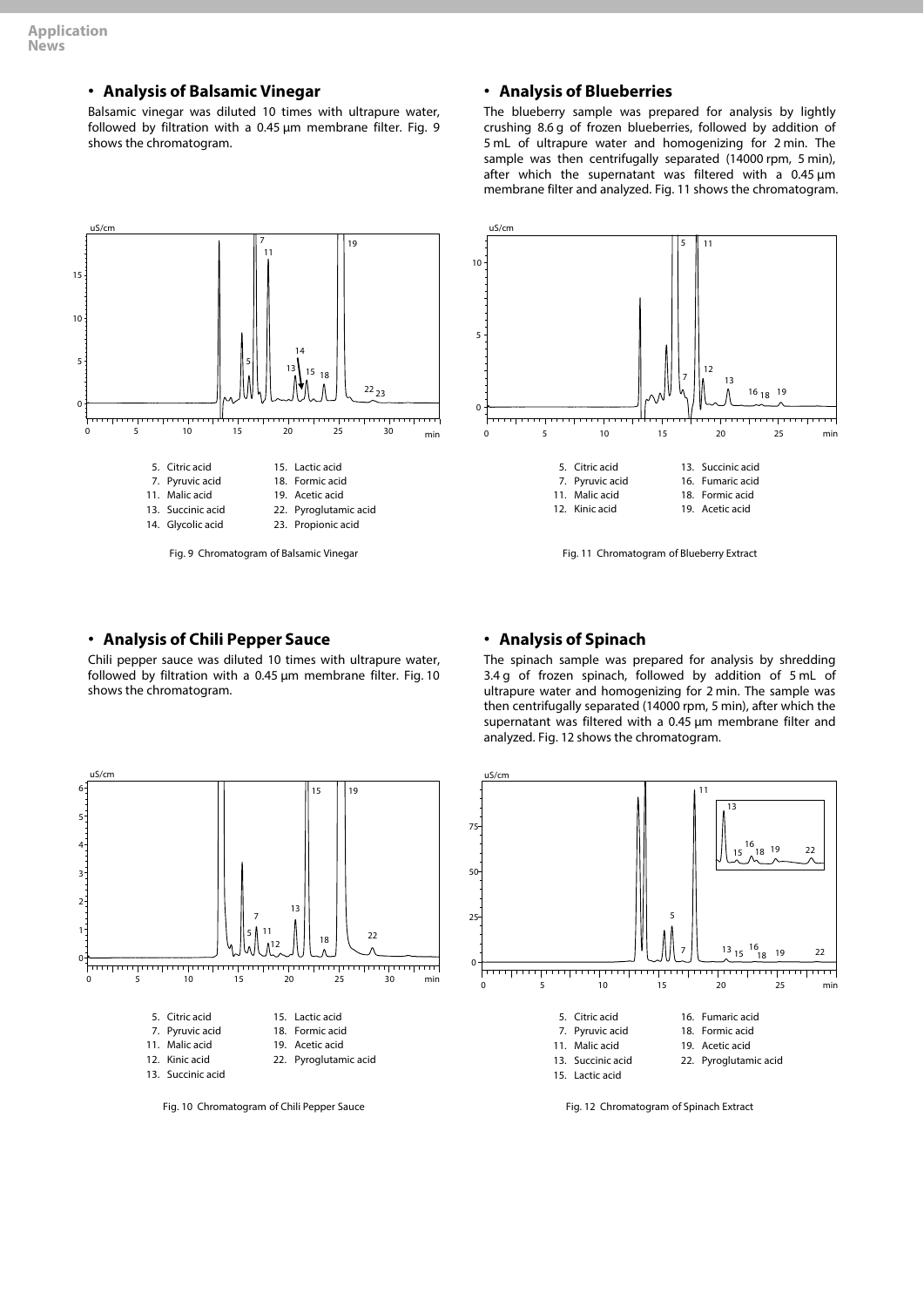# • **Analysis of Yogurt**

0.5 g of yogurt (from milk) was dissolved in 10 mL of ultrapure water, followed by deproteinization with an ultrafiltration cartridge (molecular weight cutoff 10000). Fig. 13 shows the chromatogram.



# • **Analysis of BathwaterAdditive**

1 g of bathwater additive (bath salts) was dissolved in 10 mL of ultrapure water, followed by filtration with a 0.45 μm membrane filter and 50 times dilution with ultrapure water. Fig. 15 shows the chromatogram.





### • **Analysis of Plating Solution A**

Plating Solution A was diluted 100 times with ultrapure water, followed by filtration with a 0.45 μm membrane filter. Fig. 14 shows the chromatogram.



Fig. 14 Chromatogram of Plating Solution A

### • **Analysis of Plating Solution B**

Plating Solution B was diluted 100 times with ultrapure water, followed by filtration with a 0.45 μm membrane filter. Fig. 16 shows the chromatogram.



Fig. 16 Chromatogram of Plating Solution B